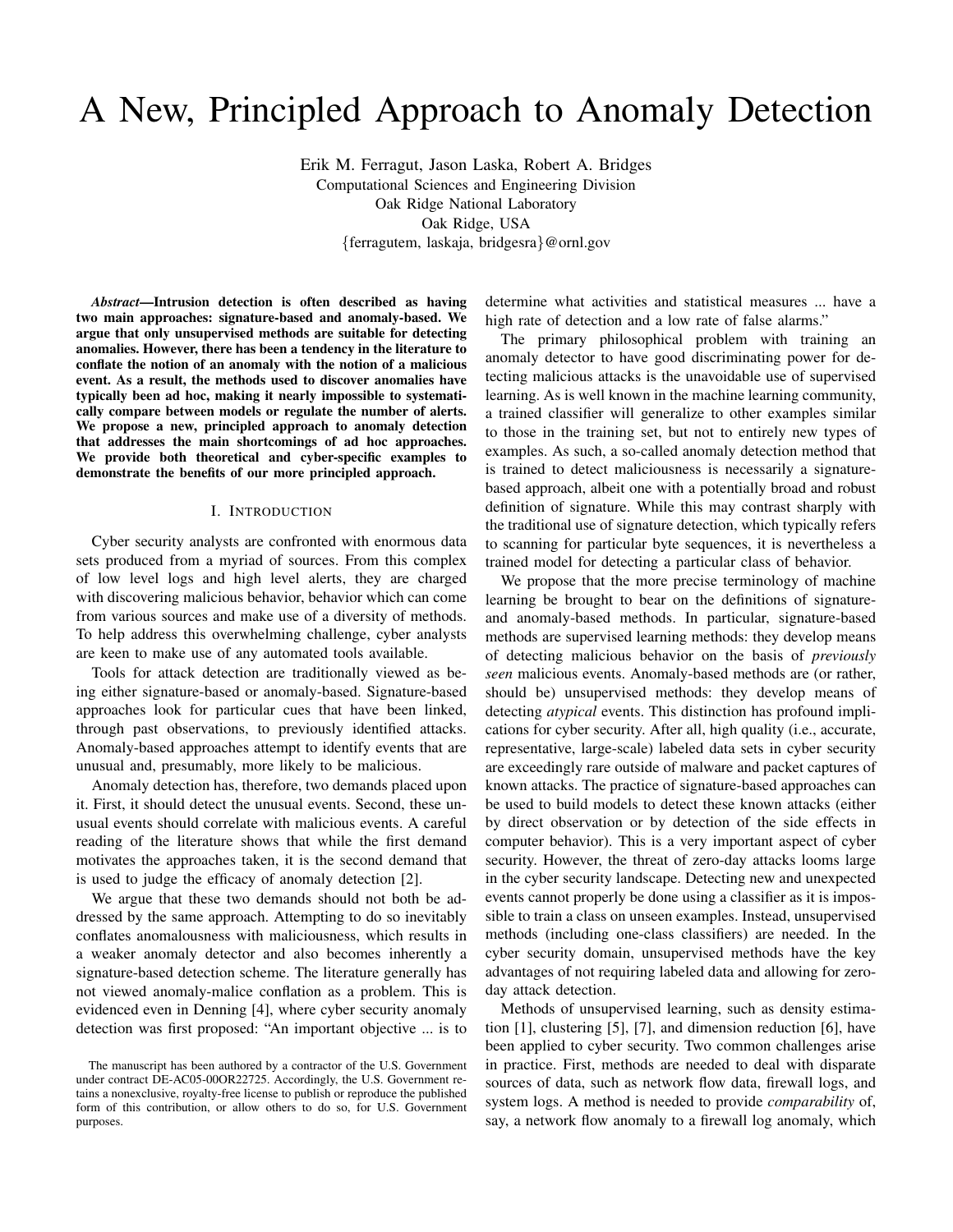is challenging if they adopt different or ad hoc anomaly detection approaches. Second, the methods must be *regulatable* in the sense that analysts can in advance set the proportion of false alerts. (A definition for false alerts in the context of unsupervised learning is in order. The anomaly detection method will be applied to two types of data. The first is data produced similarly to the training data. The second is data produced by a different, unknown method. Data produced similarly to the training data but that is flagged as anomalous is a false alert. The rate of false alerts does not depend on the choice of the second source of data since the model was trained without access to that source.) This is especially important in cyber security because of the size of the data sets. A false alert rate of 0.001 may seem small, but in a network with one million events per hour, there would be 1000 false alerts per hour. Of course, reducing the false alert rate inevitably reduces the true alert rate as well. This problem is addressed by a good choice of model, but is outside the scope of this paper.

In the remainder of this paper we introduce a new, principled approach to anomaly detection in the context of existing methods, and provide both theoretical and practical examples. In Section II, we consider existing notions of anomalousness and highlight some of their shortcomings. In Section III, we provide our own, new definition of anomalousness and state our main theorem. Section IV provides some theoretical examples that show how our definition agrees with commonsense notions of anomalousness and addresses the shortcomings of existing methods. Section V provides some practical applications of how our definition has been used in cyber security. We conclude in Section VI.

### II. ISSUES WITH EXISTING ANOMALY DEFINITIONS

Informal notions of anomalousness are commonly used in cyber security and in other domains. We consider three interpretations of what constitutes an anomaly. First, an event may be viewed as anomalous if it is *abnormal* (i.e., contrary to normative expectations). As stated above, this perspective leads naturally to a supervised learning problem since normality must be described. Since supervised learning lacks the benefits of anomaly detection in cyber security, we do not pursue this perspective further. Second, an event is anomalous if it is *rare* (equivalently, atypical, unusual). This perspective requires a means of determining how common an event is. Third, an event is anomalous if it is *different* (equivalently, peculiar, strange). This perspective requires a means of determining whether an event is similar to others. In this section, we discuss methods that pursue the second and third of these three interpretations. We argue that they are both answered using a probability distribution, whether it be explicit, as in the case of measuring rarity, or implicit, as in the case of measuring difference. As we will make probability distribution assumptions explicit, we will refer to this unified concept of anomalousness as rarity. In Section III, we demonstrate that simply using the overall rarity provides neither the regulatability nor the comparability that we require of a useful anomalousness score.

## *A. Anomalies as Rare Events*

As a typical, recent example of a rarity perspective of anomalies, we review Tandon and Chan [8]. They model users' geographic locations over times using Markov chains (of orders zero and one) using discrete times and locations. This provides explicit probabilistic models of the users' positions over time. For each probability distribution, they construct an anomaly score of a location in a given temporal window by taking the negative log of the probability. They define an anomaly to be an event having an anomaly score that exceeds a threshold. They note that this model will "flag valid but low frequency events as anomalous, resulting in higher false alarms." Consequently, they develop two more advanced and better performing probabilistic models. This is an example of the common conflation of anomalousness and maliciousness, where a model trained to detect *anomalous* events is validated by its ability to detect *malicious* events. As a result, the definition was modified to better capture their pre-conceived notion of maliciousness. Tandon and Chan's definition of anomalousness is sufficiently common in the literature that we will give it its own definition.

*Definition 2.1 (Bits of Rarity):* Given a probability distribution described by probability density or probability mass function  $f$ , the anomaly score of an event  $x$  is given by

$$
\mathsf{R}_f(x) = -\log_2(\mathrm{P}_f(x)).
$$

Using the log helps with numerical stability of the computation; the negative ensures that the most atypical events have the highest anomaly scores.

Unfortunately, in general, the bits of rarity definition is neither regulatable nor comparable. We demonstrate these shortcomings using theoretical examples in the next section. Tandon and Chan [8] construct a ROC curve and select a threshold with a given, preselected false alarm rate. This is analogous to the practical approach of ranking anomalies and establishing a threshold that selects a given proportion of events as anomalous. This approach is feasible for post hoc analysis, but cannot realistically be applied to streaming data, which is the common operational case in cyber security. Tandon and Chan do not need to deal with comparability since they only consider anomalies from one type of data.

# *B. Anomalies as Different Events*

Portnoy et al. [7] provide an analysis typical of the perspective of anomalies as *different*. They construct vectors from network traffic where each coordinate (i.e., feature) is independently normalized to have mean zero and standard deviation one. After clustering the vectors, the smallest clusters are considered anomalous. Effectively, an event is viewed as being *different* if it is not assigned to any of the largest clusters. This approach also lacks regulatability and comparability. Similarly to Tandon and Chan [8], Portnoy et al. determine their threshold by post hoc analysis.

One main difference between the *rarity* and *difference* perspectives of anomalousness is that *rarity* requires an explicit notion of frequency or probability whereas *difference* does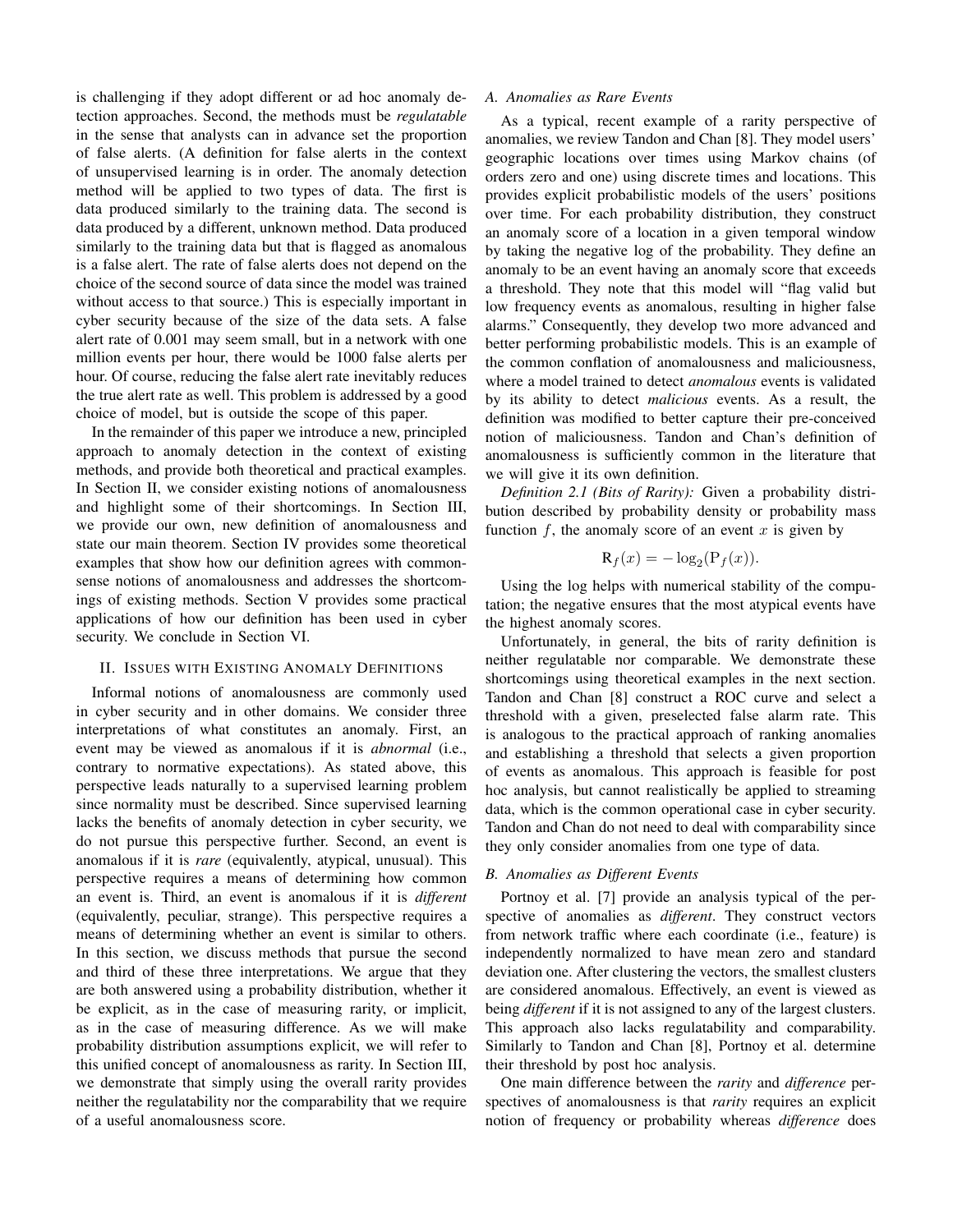not. However, since *difference* is computed with respect to typical events, an *implicit* notion of probability is required. In the clustering approach of Portnoy et al., we can consider a mixture of Gaussians with one component for each cluster. For each event,  $x$ , we define  $c_x$  to be the closest cluster. For a random event,  $X$ , its cluster assignment  $C_X$  is a random multinomial variable. (The parameters of the multinomial would be approximately the mixture probabilities of the Gaussian mixture model.) The anomaly score they used considers the rarest of these clusters to be the anomalies. Therefore, it is approximately the same as applying the bits of rarity definition to  $C_x$ .

The key difference between *rarity* and *difference* perspectives of anomalousness is therefore whether the probabilistic model is given explicitly or implicitly. It is our view that making one's assumptions explicit is the superior choice when possible since it allows the assumptions to be tested and revised. Furthermore, explicit probabilistic distributions enable the derivation of Bayesian optimal inference rules, which are likely to outperform approximate heuristic approaches.

Unfortunately, the bits of rarity definition of anomalousness is generally neither regulatable nor comparable. In the next section, we propose a principled, probabilistically motivated improvement that addresses these issues.

# III. AN IMPROVED DEFINITION OF ANOMALOUSNESS

In this section, we propose a definition of anomalousness based on the probability *of the probability*. In the previous section, we defined bits of rarity as a measure of how unlikely an event is, noting that it is a commonly used approach in the literature. Unfortunately, bits of rarity is not sufficient, as it lacks both regulatability and comparability. This can be demonstrated by considering the threshold selection problem. If a threshold of, say, 10 is set in advance, then an event with a probability  $2^{-10}$  or lower would be considered anomalous. Now consider a uniform discrete distribution. If it has 100 possible values, then none of the events are considered anomalous. However, if it has 2000 possible values, then they are each considered anomalous *even though they are each maximally likely*. A regulatable definition of anomalousness would be self-adapting to these various distributions. Intuitively, it is not just the rarity of the event itself, but how surprising that rarity is in the context of the distribution.

Similar to regulatability, the bits of rarity definition lacks comparability. In practical applications, data come from a multiplicity of sources, each with their own properties. Suppose that we observe two types of discrete variables, one has two possible values and another that has a thousand possible values. An ideal definition of anomalousness would apply to both distributions without requiring the tuning of a parameter for each dataset, and yet would allow for the direct comparison of the anomalousness of values of one variable with values of the other variable. The bits of rarity definition does not allow for this, but direct comparison can be accomplished by considering not the rarity of the event itself, but how *rare the rarity of an event is*.



Fig. 1. The anomalousness of an event  $x$  is the negative log base two of the area under the PDF curve restricted to those t such that  $f(t) \leq f(x)$ .

*Definition 3.1 (Bits of Meta-Rarity):* Given a (discrete or continuous) random variable  $X$  with probability density or mass function f defined on domain D, let  $A_f : \mathcal{D} \to \mathbb{R}_{\geq 0}$ 

$$
A_f(x) := -\log_2 \mathcal{P}_f(f(X) \le f(x))
$$

be the *anomalousness* or *anomaly score* of x.

*Remarks.* Note that  $A_f$  is defined on  $D$ , the same domain as  $f$ . Again, we have adopted the negative log for numerical reasons and so that larger anomalousness corresponds to larger numbers. Also, since the probabilities of interest are likely to be very close to zero, the use of log helps emphasize their differences. The choice of base 2 for the log is chosen so that the anomalousness is, in an information theoretic sense, measured in bits. By convention, we define the negative log of zero to be positive infinity. The subscript f in  $A_f$  may be omitted if clear from context.

Our new definition can be interpreted with respect to the graph of the probability density, as shown in Figure 1. Given an event x,  $P_f(f(X) \le f(x)) = \int_{\{t \mid f(t) \le f(x)\}} f(t) dt$ , hence  $P_f(f(X) \leq f(x))$  equals the area of the shaded region in Figure 1. The negative log base two of that area is the bits of meta-rarity (i.e., anomaly score).

We now present a brief example of the definition; additional examples will be provided in the next two sections. Consider the discrete uniform distribution. In this case, each event has the same probability. Hence, for any  $x$ , the probability of the random variable X having probability mass  $f(X)$  less than or equal to  $f(x)$  is one. Therefore,  $A_f(x) = -\log_2 1 = 0$  for all  $x$  in the distribution. (This is a particular case of the general observation that any mode of a distribution has anomaly score 0.) Without selecting a threshold or tuning a parameter, we can conclude that a discrete uniform distribution has no anomalies. This agrees with intuition, since an event that is just as likely as every other event should be considered typical.

A significant advantage of this definition of anomaly is that  $A_f(X)$  for a random variable X is predictable, and  $P_f(A_f(X))$  can be bounded independent of f under the assumption that  $X$  is generated according to the distribution described by  $f$ . We prove this in the following theorem. Regulatability and comparability of  $A_f$  then follow.

*Theorem 3.2:* Let  $X$  be distributed according to probability distribution  $f$ . Then the probability that the anomalousness exceeds  $\alpha$  is no greater than  $2^{-\alpha}$ . That is,

$$
\mathbf{P}_f(A_f(x) \ge \alpha) \le 2^{-\alpha}
$$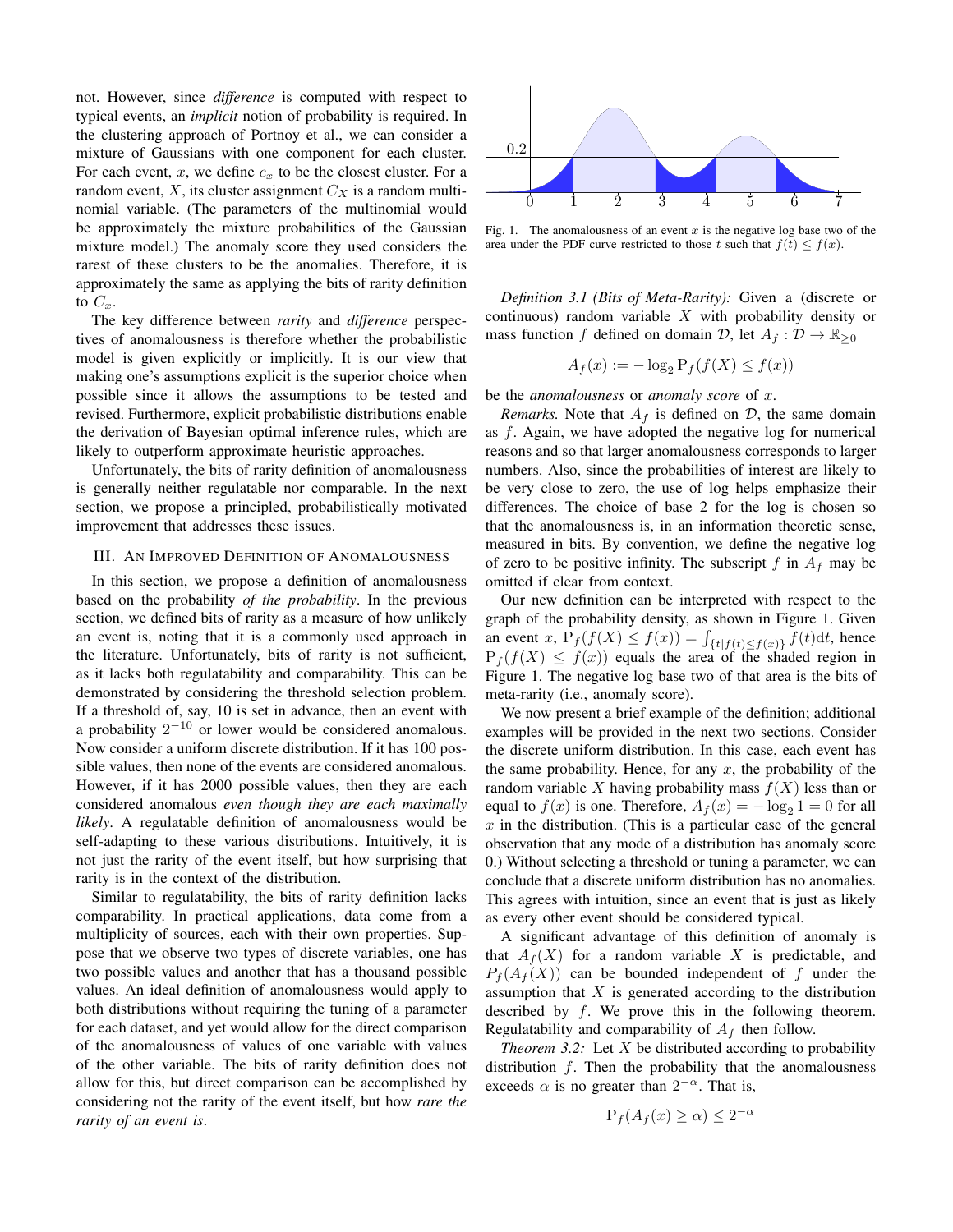

Fig. 2. The bits of meta-rarity definition of anomalousness is monotonically equivalent to the z-score.

The proof of the theorem is given in the Appendix.

By the theorem, the proportion of events flagged as false alerts at the  $\alpha$  level will be no more than  $2^{-\alpha}$  for samples generated according to  $f$ . In particular, the number of false alerts at a given threshold is independent of  $f$ . Hence, *false alerts can be regulated* by selecting an appropriate  $\alpha$ . Furthermore, if X is produced according to f and Y is produced according to g, then  $A_f(X)$  and  $A_g(Y)$  are comparable since they are both negative log probabilities. *This definition of anomalousness therefore provides comparability across different sources* even if each source is modeled using a different probability distribution.

Note that the bits of meta-rarity definition of anomalousness has no parameters that need to be set arbitarily or by experimentation. The definition is, in this sense, selftuning: it uses the distribution itself as sufficient context for determining anomalousness. One reasonable way to use these advanatages of our definition is to set a threshold based on the size (or throughput) of the data to be analyzed. If a cyber security data set has, say, one million events that will be scored for anomalousness, then setting a threshold at  $\log_2 1,000,000 = 19.93 \approx 20 = \alpha$  should yield at most one false alert assuming that events are really generated according to  $f$  by the theorem. Deviations in the number of anomalies will indicate that the model (i.e., choice of  $f$ ) does not match the generating distribution. This mismatch could be because f was not properly selected or tuned, or it could be because there is another source of events. In either case, exploration of the anomalies will provide insight into both the state of the system and changes within it.

## IV. THEORETICAL EXAMPLES

*Example 4.1 (Gaussian):* First we consider the Gaussian distribution, where our definition of anomalousness is (monotonically) equivalent to a  $z$ -score. The  $z$ -score essentially captures the normalized distance to the mean and offers regulatability since the distributions are known. However, the  $z$ -score is specific to Gaussian distributions, making comparability across different distributions difficult. Figure 2 shows how our definition picks out the tails of a Gaussian distribution, in agreement with a z-score-based definition of anomalousness.

We now work out this example in detail. For a Gaussian distribution with mean  $\mu$  and standard deviation  $\sigma$ , the prob-



Fig. 3. The level curves of the probability density function of a multivariate Gaussian are concentric ellipses. Our definition of anomalousness generalizes to multivariate distributions, and is monotonically equivalent to Mahalanobis distance for multivariate Gaussians.

ability density function  $f : \mathbb{R} \to \mathbb{R}_{\geq 0}$  is defined as

$$
f(x) = \frac{1}{\sqrt{2\pi}\sigma} \exp\left(-\frac{(x-\mu)^2}{2\sigma^2}\right).
$$

The anomalousness is then given by

$$
A_f(x) = -\log_2 P_f(f(X) \le f(x)).
$$

We see that  $f(y) \le f(x)$  if and only if  $(y - \mu)^2 \ge (x - \mu)^2$ . The probability of the set of such  $y$  is then the sum of the tail probabilities, which can be given in terms of the cumulative distribution function F. The left tail has probability  $F(\mu |x - \mu|$ ) and the right tail has probability  $1 - F(\mu + |x - \mu|)$ . However, by the symmetry of the Gaussian distribution, these two probabilities are equal. Hence the anomalousness can be written as

$$
A_f(x) = -\log_2(2F(\mu - |x - \mu|)).
$$

Typically, the observations are first standardized by defining  $z = \frac{x-\mu}{\sigma}$ . Let G denote the cumulative distribution function of the standardized one-dimensional Gaussian. Then the anomalousness becomes

$$
A_f(z) = -\log_2(2G(-|z|)).
$$

Evidently, the more x deviates from  $\mu$  the more anomalous. Our anomaly score is therefore monotonically equivalent to the z-score. However, an important distinction is that anomalousness  $A_f$  does not require the parameteric assumption of the z-score.

For a given false alert rate and a given Gaussian distribution, an appropriate threshold can be deduced. This shows that the bits of rarity definition provides regulatability in this case. However, the threshold depends explicitly on the distribution parameters. Bits of rarity (at a given threshold) gives different false alert rates for different parameters. Hence the bits of rarity definition does not provide comparability across distributions.

*Example 4.2 (Multivariate Gaussian):* For a k-dimensional multivariate Gaussian, the probability distribution function  $f$ :  $\mathbb{R}^k \to \mathbb{R}$  is defined to be

$$
f(x) = \frac{1}{\sqrt{(2\pi)^k |\Sigma|}} \exp\left(-\frac{1}{2}(x-\mu)^t \Sigma^{-1}(x-\mu)\right)
$$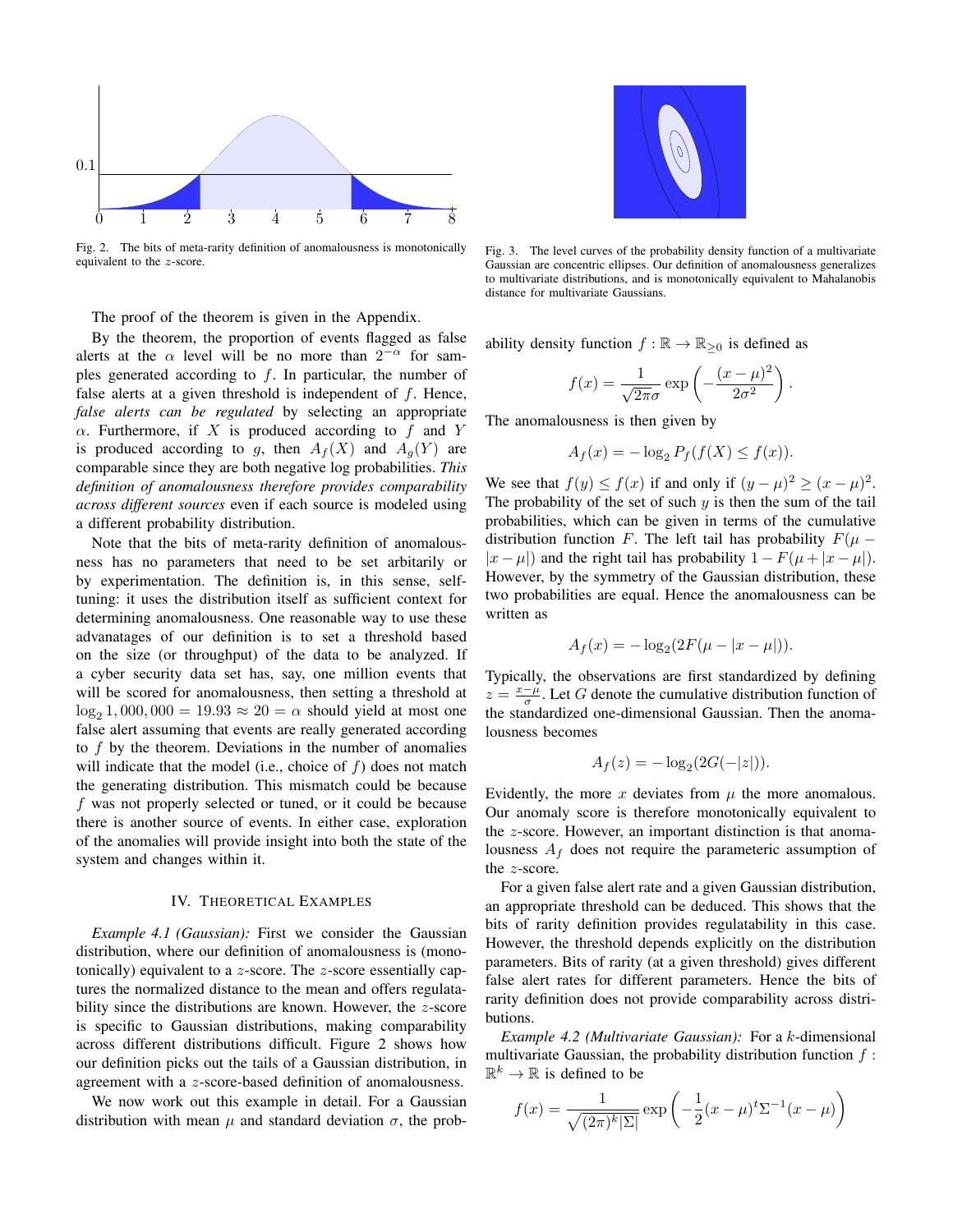

Fig. 4. Although the z-score works well for a Gaussian distribution, it does not generalize to other distributions. Our definition captures the rarest events, which is a generalization of the notion of tails.

where  $\mu$  is the mean and  $\Sigma$  is the positive definite covariance matrix. (Here, x and  $\mu$  are thought of as column vectors, and  $v<sup>t</sup>$  for v a column vector is the transpose of v, which is a row vector.)

Note that f is monotonic in  $-(x - \mu)^t \Sigma^{-1} (x - \mu)$ . The level sets of the distribution are depicted in Figure 3. The anomalousness of an event  $x$  is then the probability of an event being outside that level curve. (Note that this observation uses the unimodality of f.) Since  $\Sigma$  is positive definite, its square root  $S = \sqrt{\Sigma}$  can be computed such that  $\Sigma = S^t S$ . Then,

$$
A_f(x) = -\log_2 P_f \left( \|S^{-1}(X - \mu)\| \ge \|S^{-1}(x - \mu)\| \right).
$$

We have shown again that our definition of anomalousness agrees with common practice, as it identifies the tails. In fact, this shows that the anomalousness of a multivariate Gaussian event is monotonically equivalent to its Mahalanobis distance, a common reparameterization used in machine learning. Mahalanobis distance, like the z-score, can be used to provide regulatability, but fails to provide comparability across distributions.

*Example 4.3 (Gaussian Mixture):* The two previous examples show that the distance to the mean (appropriately normalized) provides a reasonable definition of anomalousness for some distributions. However, it is problematic for multimodal distributions. The Mixture of Gaussian distributions has a probability density function that is the weighted sum of multiple Gaussian distributions, as shown in Figure 4. Potentially, the mean of a Mixture of Gaussian distribution could be an anomaly, since it can fall in a valley between the modes, as in the figure. This example illustrates that a general definition of anomalousness cannot be based on identifying just the tails. The bits of rarity and the bits of meta-rarity definitions both capture the rare events in the middle of the distribution as anomalous.

*Example 4.4 (Multinomials):* Bits of meta-rarity applies equally well to discrete distributions. For these, the anomalousness of  $x$  is the log base two of the sum of all probabilities less than or equal to  $P_f(x)$ . This is demonstrated in Figure 5. Because of the comparability, we can meaningfully compare the anomalousness of a multinomial variable with the anomalousness of, say, a Gaussian mixture variable.

One advantage of our approach is that it extends to any random variable, inclusive of complex probabilistic constructions, such as random graphs and stochastic processes.



Fig. 5. Our new definition of anomalousness applies equally well to continuous and discrete random variables

|        | Destination |           |           |         |           |
|--------|-------------|-----------|-----------|---------|-----------|
| Source | w           | F         |           |         |           |
| W      |             | 0.3667    |           | 0.6254  |           |
| F      | 0.0000003   | U         |           |         | .00008    |
| D      | 0.000012    |           | 0.0000317 |         | 0.0000461 |
| S      |             | 0.0013673 |           |         | 0.0003282 |
|        |             | 0.0019842 |           | 0.00386 | 0.0001351 |
|        |             |           |           |         |           |

TABLE I PROBABILITIES FOR COMMUNICATIONS BETWEEN IP ROLES.

# V. CYBER SECURITY EXAMPLES

In this section we apply our approach specifically to a cyber security data set. For this, we selected the VAST 2012 Mini-Challenge 2 data set [3]. The data set provides firewall logs wherein each entry is comprised of a timestamp, source IP address, source port, destination IP address, destination port, protocol, and message code. First, we define a variable derived from a log. Second, we estimate its probability distribution. Third, we score events for anomalousness.

*Example 5.1 (IP-to-IP traffic by role):* For a given observation we first extract the pair

# (source IP role, destination IP role).

These roles were taken from the information provided with the challenge scenario. In particular, for each IP address, we knew its assigned role. The possible roles were Workstation, Firewall, DNS, Web Server, and Unassigned. (We abbreviate these as W, F, D, S, and U.)

We take any such pair as the observed value of a random multinomial variable X. Let  $N_{a,b}$  be the number of firewall log entries with source IP role  $a$  and destination IP role  $b$ . We estimate the probabilities  $f((a, b))$  by  $N_{a, b}/\sum_{x, y} N_{x, y}$ . (Incorporating priors would assist with the scoring of previously unseen events.) The anomalousness of a pair  $(a, b)$  is given by

$$
A_f((a,b)) = -\log_2 \sum_{\{(x,y)|f(x,y) \le f(a,b)\}} f(x,y).
$$

The observed probabilities and anomaly scores for the random variable are summarized in Tables I and II.

The most anomalous communication originates from the firewall and terminates at a workstation with an anomalous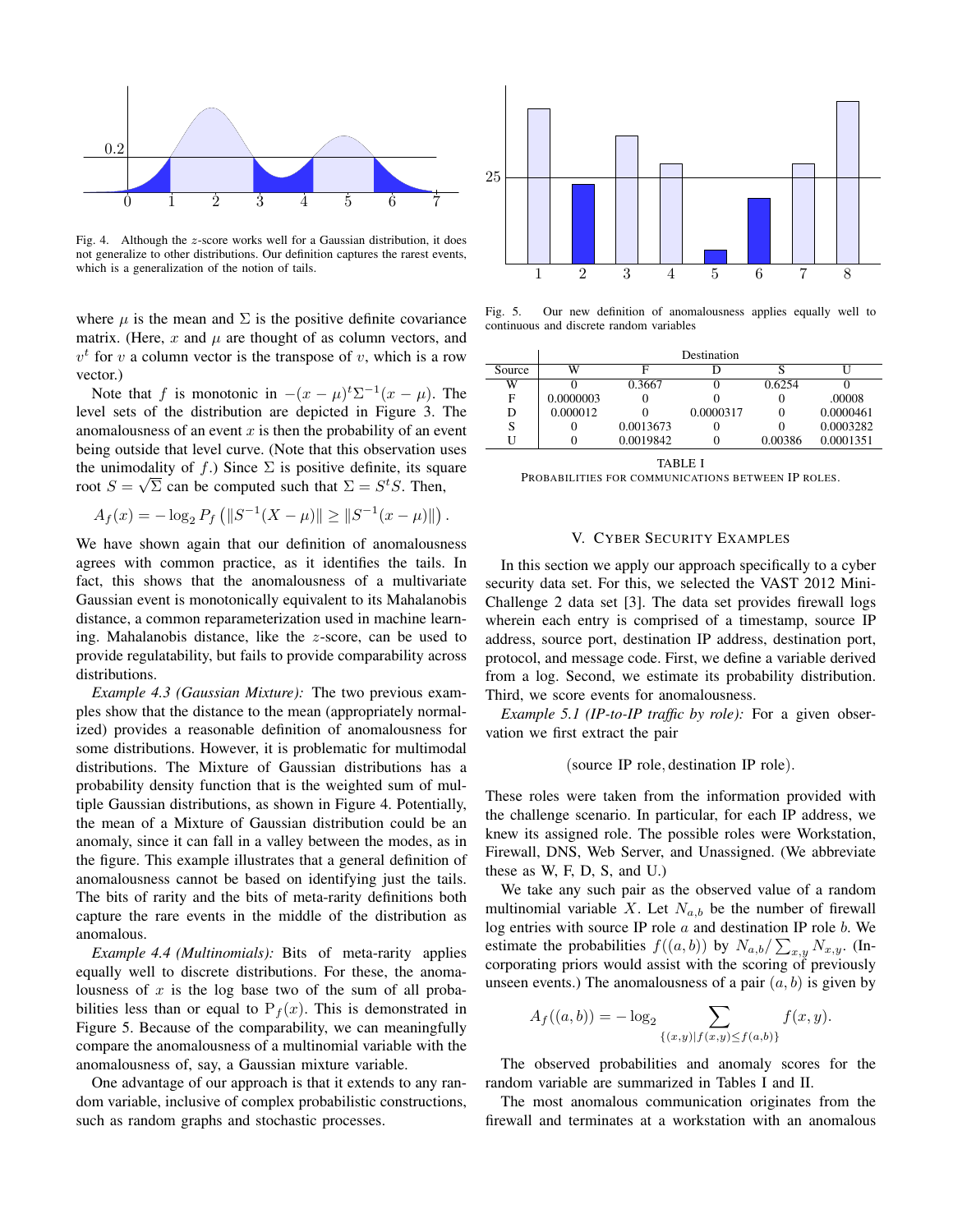

ANOMALY SCORES FOR COMMUNICATIONS BETWEEN IP ROLES.

score of 21.669. Indeed traffic classified in this group represents communication specifically between the firewall and the log server. On one hand, the relative lack of communication conforms with our expectations of standard network behavior; however, further analysis indicates that communication between the firewall and the log server surprisingly terminates after 15 minutes of the 40 hour dataset.

The second most anomalous communication originates from the DNS server and terminates at a workstation with an anomalous score of 16.311. Further analysis of this traffic indicates attacks on the DNS server involving ports 135, 137, 139, and 445, all of which are associated with Microsoft filesharing traffic.

The third most anomalous communication originates from the DNS server and terminates at a DNS sever with an anomalous score of 14.472. Further analysis of this traffic indicates normal DNS traffic. This is expected network behavior. It is noteworthy that the traffic from DNS to DNS is more anamalous than traffic from DNS to Unlabeled. This trend indicates a possible loss of control of the DNS server.

In this example, our anomaly scoring served to identify atypical events in a streaming environment. The insights by this process provided a useful first step in developing a comprehensive situational understanding of the network.

In application, the main challenges of our new definition are those that typically arise when working with probability distributions. Determining the proper class of distributions to use, tuning the parameters of the distribution, dealing with changes in the distribution over time, and developing computationally efficient algorithms can all be challenges dependening on the application. On the other hand, methods that do not explicitly define a probability distribution are making implicit assumptions that are impossible to validate.

## VI. CONCLUSION

We have defined a principled probability-based definition of anomalousness that is reasonable (in that it agrees with intuition in typical examples), general (in that it applies to anything modeled by a probability distribution), comparable (in that scores of disparate types of events can be compared), and regulatable (in that the rate of false alerts can be set in advance). Together, these benefits demonstrate that our definition addresses the main shortcomings of previous methods. We employed our anomalous score on both theoretical and applied examples to show that it agrees with intuition, generalizes to many cases, and conforms to real-world requirements.

#### APPENDIX

Adopting measure theory notation

$$
A_f(x) = -\log_2(\mu\{t : f(t) \le f(x)\}).
$$

Note that

$$
\{x : \mu\{t : f(t) \le f(x)\} \le \mu\{t : f(t) \le f(y)\}\}\
$$
  
= 
$$
\{x : f(x) \le f(y)\}.
$$

*Proposition A.1:* Fix  $y \in \mathcal{D}$ . Then

$$
P(A_f(X) \ge A_f(y)) = 2^{-A_f(y)}.
$$

*Proof:* 
$$
P(A_f(X) \ge A_f(y))
$$
 may be rewritten as

$$
= \mu\{x : A_f(x) \ge A_f(y)\}\n= \mu\{x : -\log_2(\mu\{t : f(t) \le f(x)\})\n\ge -\log_2(\mu\{t : f(t) \le f(y)\})\}\n= \mu\{x : \mu\{t : f(t) \le f(x)\} \le \mu\{t : f(t) \le f(y)\} \quad (1)\n= \mu\{x : f(x) \le f(y)\}\n= 2^{-A_f(y)},
$$

which proves the proposition.

*Proof of Main Theorem:* We recall that  $P(A_f(X)) \ge$  $\alpha$ ) =  $\mu\{x : A_f(x) \ge \alpha\}$ . We break the proof into two cases. Case 1: Suppose that for all  $y \in \mathcal{D}, A_f(y) < \alpha$ . Then we see the result is trivially true as  $\{x : A_f(x) \ge \alpha\} = \emptyset$ . Case 2: Now we suppose that  $\{x : A_f(x) \ge \alpha\} \neq \emptyset$ , so that there exists some y such that  $A(y) \geq \alpha$ . Then we set  $r =$  $\inf\{A_f(x): A_f(x) \ge \alpha\}$ , and let  $x_n \in \mathcal{D}$  so that  $A_f(x_n) \downarrow r$ . Hence,

$$
\{x : A_f(x) \ge \alpha\} = \bigcap_{n=1}^{\infty} \{x : A_f(x) \ge A_f(x_n)\},\
$$

the sets on the right being nested. By the finiteness of the measure,

$$
\mu\{x : A_f(x) \ge \alpha\} = \lim_{n} \mu\{x : A_f(x) \ge A_f(x_n)\}
$$

$$
= \lim_{n} 2^{-A_f(x_n)} \tag{2}
$$

$$
= \lim_{n} 2^{-r}
$$

$$
\le 2^{-\alpha},
$$

since  $r \ge \alpha$ , where (2) follows from Proposition A.1.

#### **REFERENCES**

- [1] Y. Cao, H. He, H. Man, and X. Shen. Integration of self-organizing map (som) and kernel density estimation (kde) for network intrusion detection. In *Proc. of SPIE Vol*, volume 7480, pages 74800N–1, 2009.
- [2] V. Chandola, A. Banerjee, and V. Kumar. Anomaly detection: A survey. *ACM Computing Surveys (CSUR)*, 41(3):15, 2009.
- [3] K. Cook, G. Grinstein, and M. Whiting. Vast challenge 2012. http: //www.vacommunity.org/VAST+Challenge+2012, Aug. 2012.
- [4] D. Denning. An intrusion-detection model. *Software Engineering, IEEE Transactions on*, 2(2):222–232, 1987.
- [5] G. Gu, R. Perdisci, J. Zhang, and W. Lee. Botminer: Clustering analysis of network traffic for protocol-and structure-independent botnet detection. In *Proceedings of the 17th conference on Security symposium*, pages 139– 154. USENIX Association, 2008.